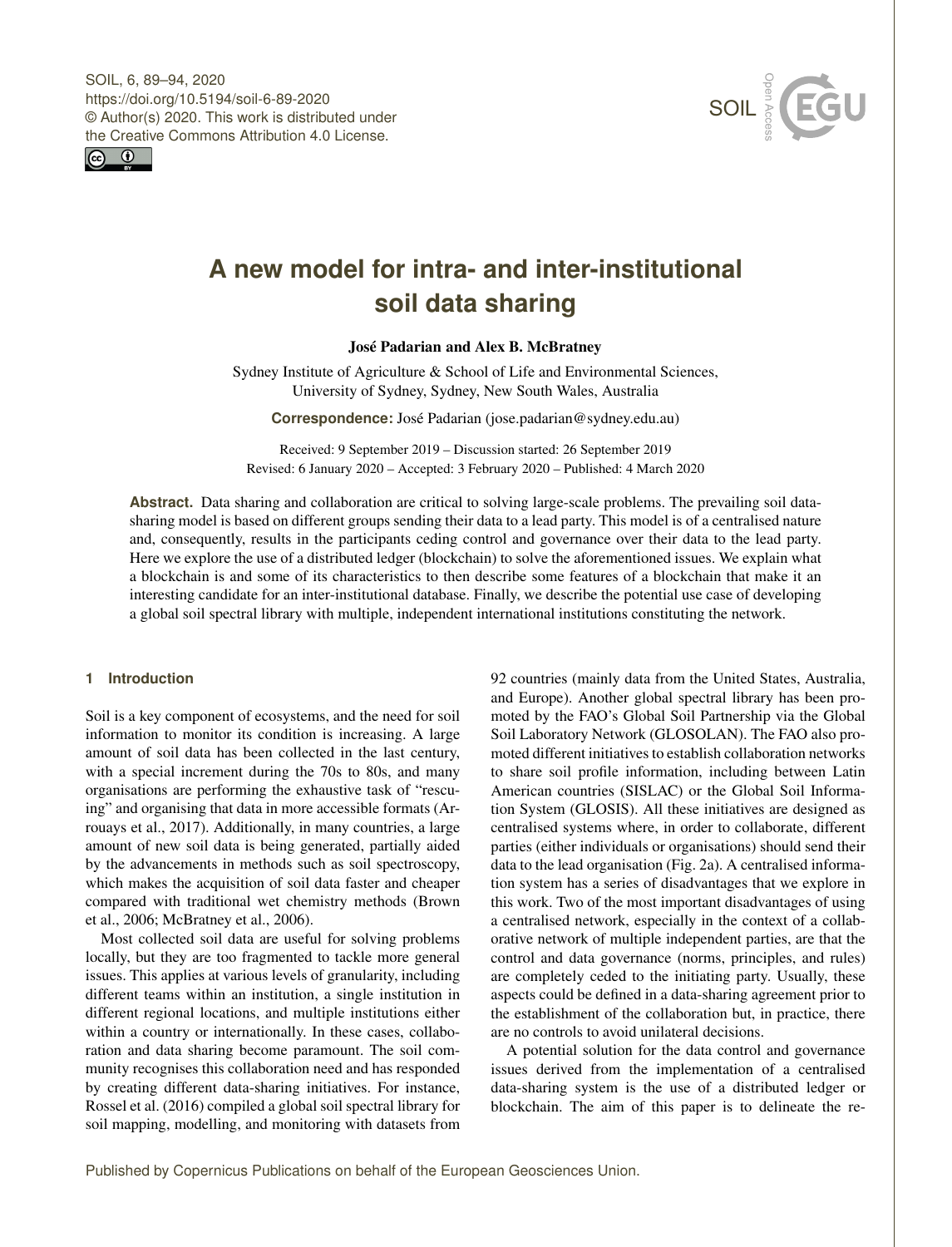quirements for a functional, decentralised, inter-institutional database (IIDB) to share soil information in a distributed ledger or blockchain. We mainly focus on the technical considerations of data sharing instead of its social, political, and organisational aspects, keeping in mind that the latter are important for any data-sharing system, decentralised or not. First, we introduce some terms that will be used throughout this paper to then explain what a blockchain is and what some of its characteristics are. Second, we describe some features of a blockchain that make it an interesting candidate for an IIDB. Finally, we present a use case of collaborative effort that could be a good fit for using the proposed model.

# **2 Blockchain**

Before defining what a blockchain is, we introduce a list of definitions that are used throughout this paper.

- Point of failure: a potential risk caused by a poor system design where a single fault at that point can affect the correct functioning of the system.
- Hash: alpha-numeric string generated by mapping the data of an arbitrary size onto data of a fixed size [\(Dworkin,](#page-5-4) [2015\)](#page-5-4). When the original data are unknown, it is very difficult to reconstruct them from the hash value, which makes it a good candidate to ensure the integrity of a transaction.

In simple terms, a blockchain is a linked sequence of records of the transactions of digital assets (Fig. [1\)](#page-2-1). These transactions can be of different types, including data creation (adding new data to the blockchain) or transfer (transferring the ownership of the data to another party or to the same owner to edit data). The best known assets are cryptocurrencies (e.g. Bitcoin), but in practice can be anything that can be represented by data. Each new transaction is cryptographically signed using the party's private key which is verified against the public key (included in the asset). The transaction also includes a hash that is generated using its public–private key pair and the hash of the previous block. Any attempts to modify a block that has already been incorporated into the blockchain would change the signature and the hash of that transaction, which can be detected.

It is worth detailing what a key pair is and how it operates in the context of signing transactions. In asymmetric cryptography, two keys are used – private and public keys [\(Ku](#page-5-5)[mar et al.,](#page-5-5) [2011\)](#page-5-5). The private key is used to generate a signature based on the data included in the transaction and the public key is used to verify the signature. As the names suggest, the private key is only known by the signing party, and the public key is available to everyone to verify the signature. Generally, the signature and the public–private key pair are long sequences of alpha-numeric characters which are algorithmically generated. There are many implementations of these algorithms but, in general, the algorithm to generate the signature s can be rationalised as a function  $s = f(h, k_{\text{priv}})$ , where h is the hash of the data to sign and  $k_{\text{priv}}$  is the private key. In order to verify the signature, the verifier should compute the hash  $h'$  using the signature s and the public key  $k_{\text{pub}}$ such as  $h' = g(s, k_{\text{pub}})$  and also independently compute the hash of the data  $h$  using the same hashing algorithm (publicly known). If  $h = h'$ , the signature is valid.

By design, a blockchain usually operates within a network of interconnected nodes (Fig. [2b](#page-2-0)). Each node keeps a copy of the chain (public ledger) and acts as a validator, ensuring the validity of new transactions. After enough nodes have reached consensus about the validity of the transaction, the new data block is appended to the chain.

Blockchain technology is a diverse ecosystem with many implementations that differ in their characteristics and efficiency. For instance, popular implementations such as Bitcoin, Ethereum, Litecoin, and Monero are computationintensive and require large energy input due to their consensus algorithm (proof-of-work), consuming more energy than mineral mining (copper, gold, platinum, and rare earth oxides) to produce an equivalent market value [\(Krause and To](#page-5-6)[laymat,](#page-5-6) [2018\)](#page-5-6). Of course, other consensus algorithms (e.g. proof-of-stake) do not require intensive computations. Given the diversity of implementations, it is completely possible to design a system that is secure, reliable, and efficient to serve as a soil data-sharing platform.

#### **3 A soil data-sharing platform based on blockchain**

Besides providing a solution to the aforementioned problems, namely centralised data control and governance, a blockchain has other characteristics that make it an interesting candidate for a IIDB. Some of these solutions and characteristics are described in this section.

### 3.1 Decentralisation

As mentioned before, the main characteristic of a blockchain is the decentralised nature of the system. Each node of the network keeps a copy of the blockchain, which is synchronised after every new transaction (creation or transfer). Assuming that each node of the network is controlled by a different party, there is no centralised data storage, and hence no single point of failure or control. Normally, in a welldesigned, diverse network, a significant number of the nodes can be compromised without affecting its integrity.

Because all the nodes have a copy of the blockchain and act as validators, malicious modifications to the data are very difficult (see immutability section). The only possible way of tampering with the data is if most of the nodes are colluded, which can be avoided by ensuring a diverse network.

For intra-institutional data sharing, a blockchain system can also be implemented to replace a traditional, permissioned database. The advantages are similar to the inter-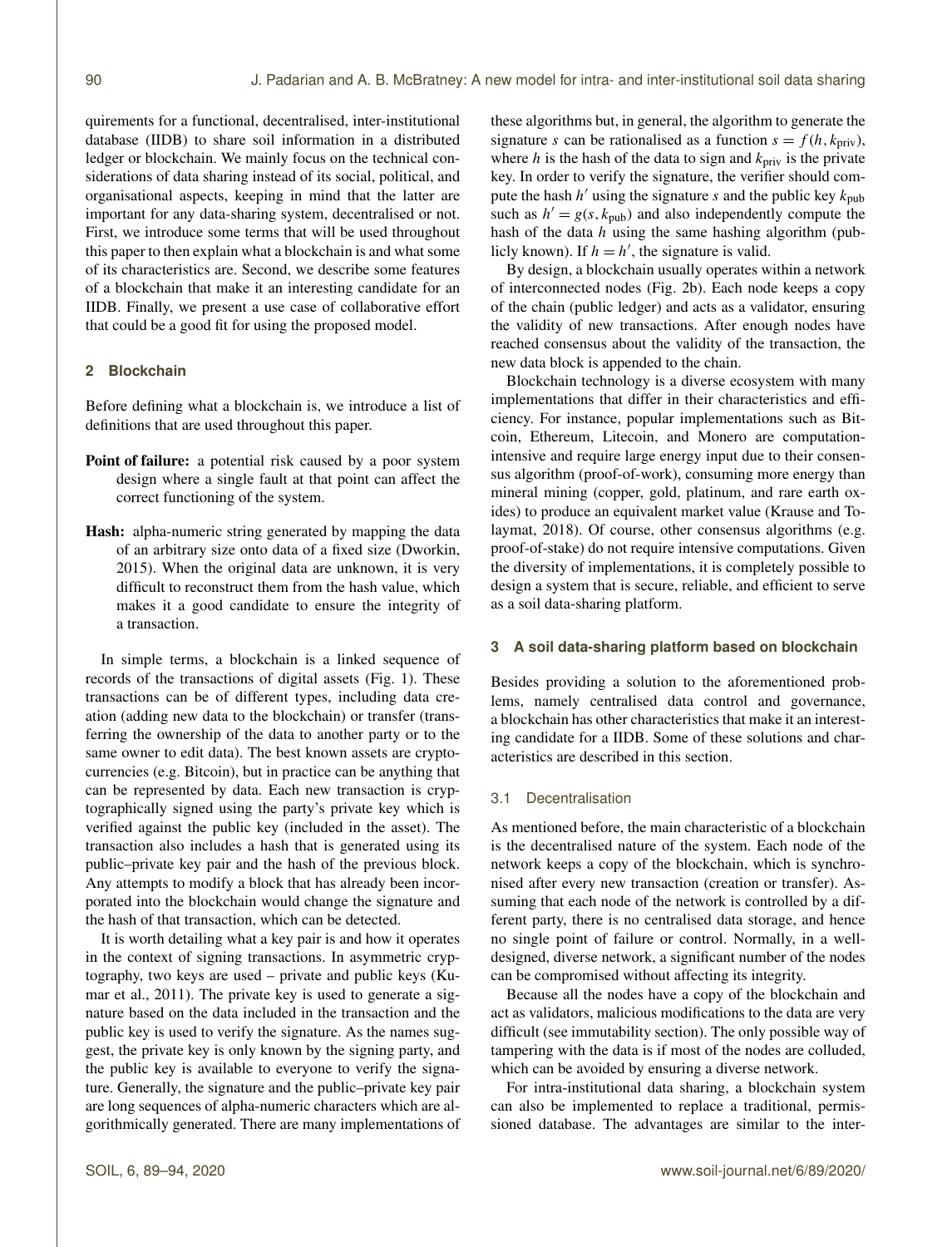<span id="page-2-1"></span>

Figure 1. Diagram of three consecutive blocks (two transactions) within a blockchain.

<span id="page-2-0"></span>

**Figure 2.** Data flows in two different soil information system infrastructures: (a) centralised; (b) decentralised.

institutional case, including each team leader having "ownership" of their data, data traceability, data access logging and potentially preventing unauthorised access, and preventing malicious modifications or deletions. Data are one of the most valuable assets of any company, and adding this extra layer of security to ensure its integrity should be a priority, and even mandatory for publicly funded institutions.

#### <span id="page-2-2"></span>3.2 Data governance

Data governance defines the norms, principles, and rules under which the activities of a consortium should be conducted. It might include important details such as data release and rights to publish with consortium data first, research output rules (e.g. authorship sequence in consortium publications), if the data should be shared with non-consortium members [\(Singh and Daar,](#page-5-7) [2009\)](#page-5-7), and the addition of new members. In a data-sharing network, data governance is stipulated on an agreement and any modifications can be agreed between the members. In practice, control and governance over the data are ceded to the central node, and the system has no way to prevent unilateral changes from being made.

Using a technology such as blockchain does not replace the initial process of negotiations or the effort of setting rules, but it can help reduce some of the friction points. Many of the clauses included in a data-sharing agreement can be programmatically enforced and, since the network is collectively governed, changed over time via a democratic process. Usually, any node of the network can propose an election process where the rest of the nodes cast a vote transaction, which is also appended to the chain. If the "super-majority" (usually a large proportion such as at least 2/3) of nodes approves the changes, the suggested changes are incorporated into the system.

## 3.3 Data ownership

When a new asset is created, it is cryptographically signed and assigned to one or more users' public key(s). If the data need to be transferred (either to make corrections or include new information, or to another user), only the owners are capable of doing so by using the corresponding private keys, even if all the blockchain data are available at every node. This process is automatically validated by all the nodes by ensuring that the signatures match with the owner's(s') public key(s) before proceeding with the transfer.

Here we refer to data ownership as the link between a user and a digital asset, without any legal implication. Like in any database, decentralised or not, we are assuming that the user has legal rights to upload the data, which should be properly acknowledged, following the rules defined by the consortium. All this information can be included within each asset, permanently linking data and metadata, where any change can be recorded in case of ownership changes. If required, the network can perform basic checks to ensure that the metadata are included or even just provide access to encrypted data to authorised users.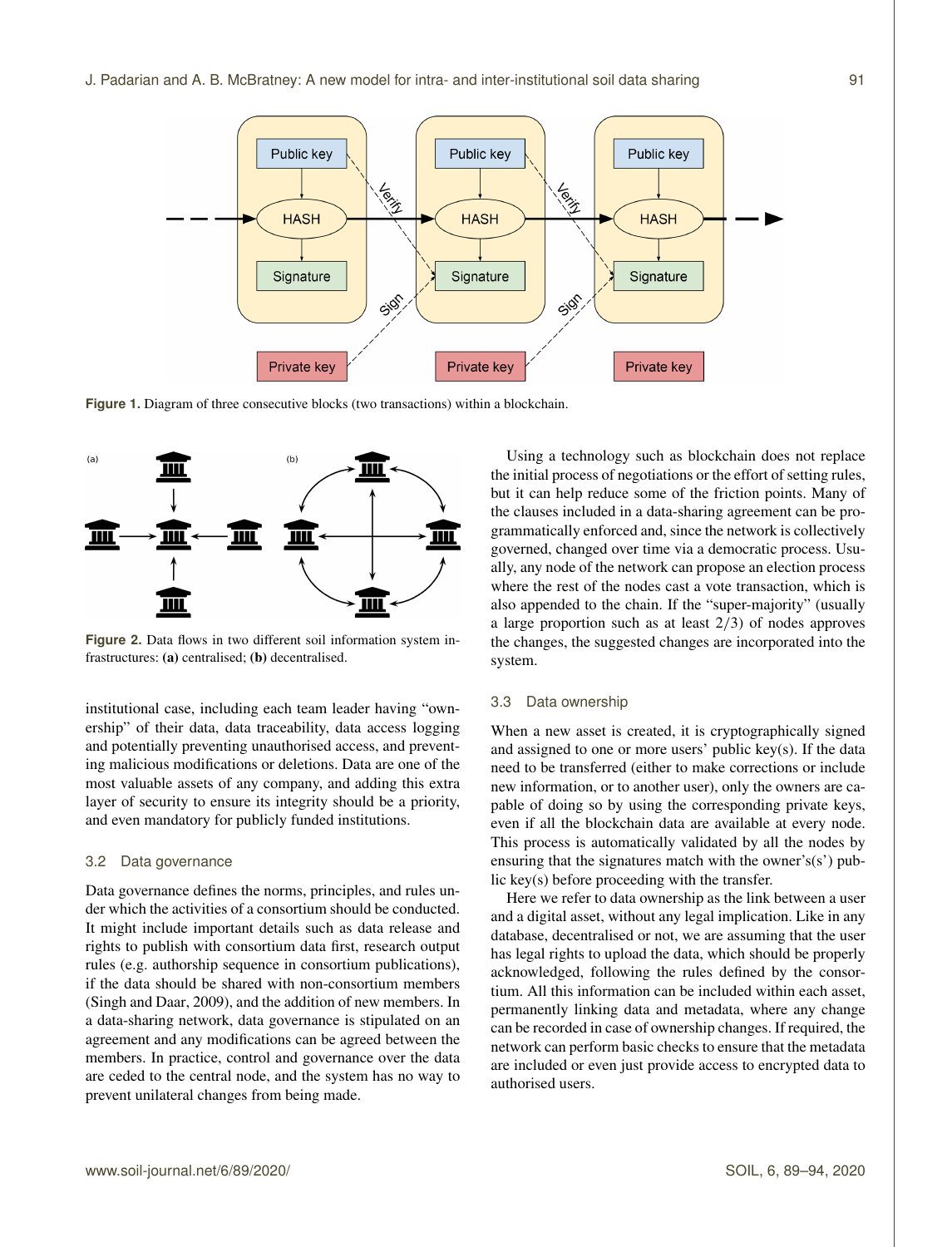## <span id="page-3-0"></span>3.4 Immutability

Since the blocks of the chain are linked (Fig. [1\)](#page-2-1), in practice, it is not possible to remove or edit a transaction. When a party needs to change the content of some asset that they own, either to correct some error or add new information to an asset, a *transfer* transaction needs to be performed, transferring the asset to itself. When the transaction is approved by the network, the new version is appended to the blockchain. This design feature produces data redundancy, but also makes it possible to keep the history of every asset (versioning), which is key for auditability. Thanks to this immutability, the parties within the network can always trust that the data have not been tampered with.

Similarly to the data ownership case, here we assume that the asset contains data that are legitimate and error-free. In any system, decentralised or not, it is difficult to control what happens to the data before their ingestion into the system. Although it could be possible to implement pre-ingestion solutions, probably it would always be possible to "cheat the system". It is important to consider that there are implicit incentives for the parties to provide legitimate data, especially considering the transparency of a decentralised system (ownership and immutability), such as maintaining their credibility.

# **4 Potential use case: global soil spectral library**

Although a blockchain data-sharing model has applications at many levels of granularity (inter- and intra-institutional, and international), we would like to focus on the use case of creating a multi-party (e.g. multi-institutional, multinational, global) soil spectral library. Spectral soil data can be compared to the digital fingerprint of a particular soil sample which encodes information about its physical, chemical, and biological properties [\(Grunwald,](#page-5-8) [2016\)](#page-5-8). In pedometrics, a discipline that applies quantitative methods to study the variation of soils, the use of spectral data in conjunction with statistical or machine learning models to predict soil properties is already broadly implemented [\(McBratney et al.,](#page-5-2) [2006;](#page-5-2) [Nocita et al.,](#page-5-9) [2015;](#page-5-9) [Padarian et al.,](#page-5-10) [2020\)](#page-5-10). Nevertheless, the development and application of models derived from spectral data still present a series of challenges. For instance, models derived from local data, despite showing a good performance, have a limited applicability to other areas since they might lose their validity [\(Grinand et al.,](#page-5-11) [2008\)](#page-5-11). A potential solution is to develop models trained on data obtained from larger extents, which can be then "localised", taking advantage of the global knowledge to make predictions at the local scale [\(Padarian et al.,](#page-5-12) [2019\)](#page-5-12). This approach has shown significant improvements in local predictions for multiple soil properties. To take full advantage of these advanced models, and since they are considered "data-hungry" methods, it is recommended to train them on a large soil spectral library. Of course, collating a large spectral library that spans a large extent is not a trivial task. This is when collaboration and data sharing become important. Multiple, independent organisations can join efforts to reach a solution to a problem that is very difficult to solve independently, which yields institutional (local) benefits greater than what it is possible when working in isolation.

After all the efforts from different institutions to collaborate in a common initiative, it is only fair that the datasharing infrastructure is carefully designed to ensure a democratic access and control and governance over the data. We believe that, in general, a decentralised system can guard those interests for all parties involved. Particularly in the case of a global soil spectral library, the use of a decentralised database is of critical importance since the resulting database could be used by national reference centres for soil analysis. The level of transparency and security that a distributed ledger offers ensures that the reference data have not been tampered with and also, given its decentralised model, will maximise accessibility. In the following sections we explore certain implementation aspects of a decentralised datasharing system in the context of a global soil spectral library.

# 4.1 Consortium initiation

The potential members of the consortium would have enough analytical capacity to measure the spectral response of soil samples and also to perform laboratory analyses to measure the corresponding physical, chemical, and biological soil properties. This includes universities and commercial soil laboratories from different countries.

Each member should have available the computational infrastructure to become a node of the network. The requirements are not prohibitive and include enough capacity to store all the data and Internet connection. Each node should generate their public–private key pair, securely store a copy of the private key, and distribute the public key to the rest of the members. To start the network, all the public keys should be known by all the members. Once the network is functional, more nodes can be added with the approval of most of the current members via an election process.

In terms of the network users, it is possible to have multiple users per node (e.g. different researchers from a single university). Ideally, all the users should have their own public–private key pair to sign their transactions, and their public keys should be known to all the users. This information can also be stored in the blockchain as a public ledger of who can access the data.

As mentioned in Sect. [3.2,](#page-2-2) here we do not consider the legal/organisational aspects of creating a consortium, which, arguably, are more complex than the technical challenges. What voting power should each party have (affecting governance)? Should it be proportional to the data they provide? How should the data be referenced? Should all the contributors be co-authors of the publications derived from the database? These are some of the questions that should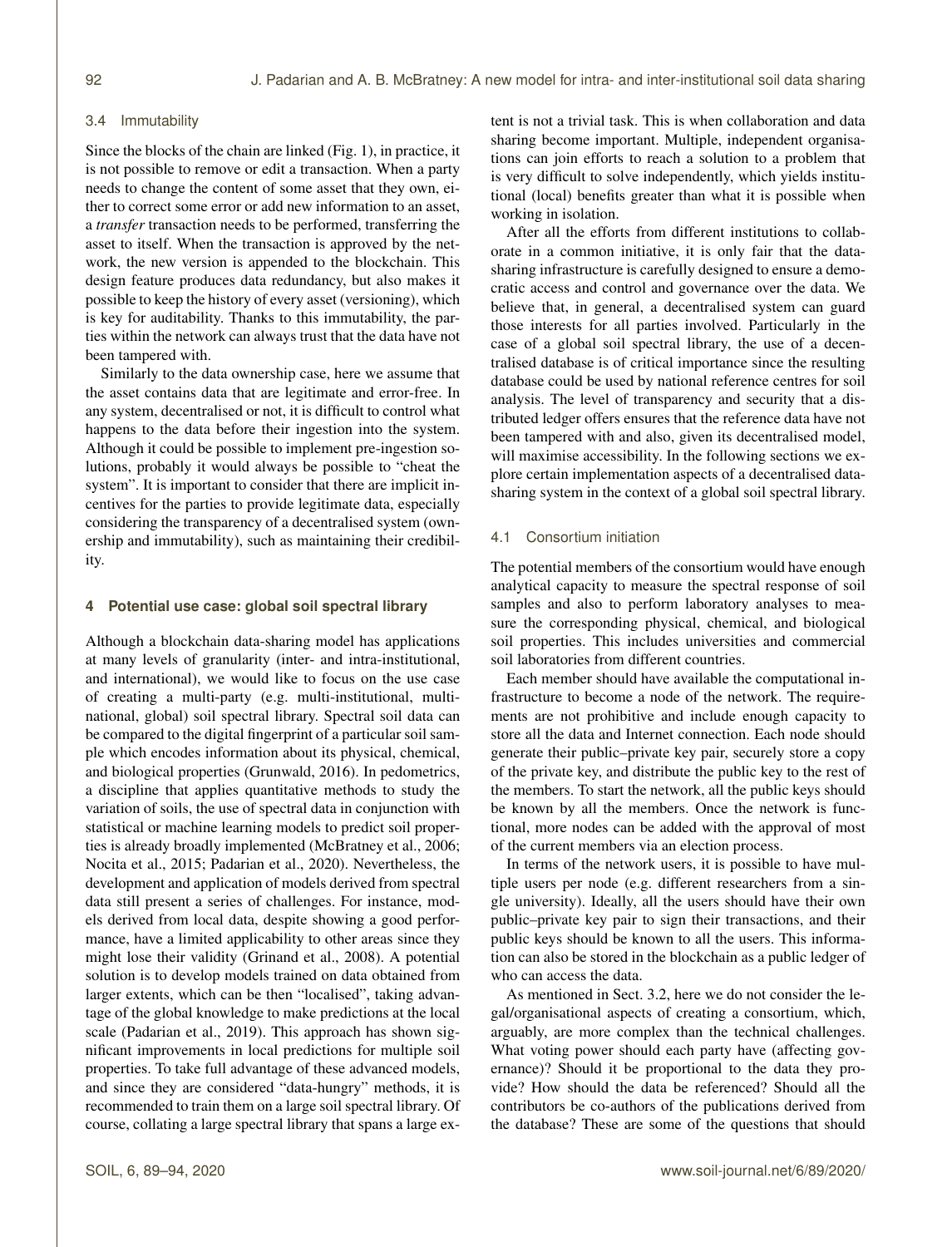be resolved before implementing a technical solution such as a database, decentralised or not.

# 4.2 Providing data

After the network is functional, any member can create new transactions to add data that will be synchronised between all the nodes, ensuring immediate accessibility to the data to all the members. The structure of what constitutes an "asset" should be defined during the consortium initiation period. For instance, the asset could be a single soil sample with its corresponding analytical data (Snippet 1). The system should support the use of numerical and text data to store all the necessary soil properties and metadata. Complex data structures such as soil spectral data can be stored as comma-separated numbers or compressed.

Snippet 1. Example *Sample* asset. The soil property codes are just for illustration purposes.

```
{
"date": "2019-05-27",
"user": "University1",
"top": 0,"bottom": 10,
"oc": 5.2,"sand": 10,
"silt": 20,
"clay": 70,
"bd": 1.1,
"spectra": "EOhM2lSd6j/o19ZP/9nqP+..."
# This spectra is encoded as base64
}
```
The new transaction should be signed with the user's private key and the asset ownership set to a user's public key. This provides a way of authenticating the origin of the data and allows the user, and only that user, to create updated versions of that asset if needed (e.g. when new properties are measured or to correct potential errors). Before a new transaction is appended to the blockchain, a "super-majority" of the voting power must agree on the validity of that transaction. The most basic validation is to ensure that the owner(s) are signing the transaction, but in practice it is possible to set any logical rules. This provides the opportunity to give certain groups of users the control over an asset, define minimum number of owners, perform basic data integrity checks (plausible values, names encoding), etc. Of course, as mentioned in Sect. [3.4,](#page-3-0) the legitimacy of the data is hard to prove, which should be considered when designing the system.

# 4.3 Retrieving data

Since every node keeps a copy of the blockchain locally, it is possible to retrieve data from any node from the network, providing extra redundancy and hence assuring accessibility in case of malfunction of some of the nodes. Advanced users can query their local copy of the database directly. A friendlier way of providing access to read the data is via an application programming interface (API) that connects any user with a node. That API can perform tasks such as querying the blockchain to retrieve specific data, provide the history of any asset, and potentially process data using pipelines approved by the consortium.

## 4.4 User interaction

Most of the specific blockchain operations (i.e. signing and verifying transaction) are performed in the background. There is no extra overhead for the users besides keeping their respective private keys safe. A user interface can be built on top of an API so users can access the system as if it were a traditional data management system (DMS), with capabilities to query and retrieve the data from the network.

In terms of the types of users with access to the system, any person with access to a node has complete reading access to the blockchain. If public access is required to allow non-consortium members to connect to the database, multiple solutions are available, including single or multiple nodes acting as a web server. Using multiple nodes as web servers might reduce latency, especially when the consortium spans different countries (i.e. an external user can connect to the closest node). Again, a platform can be built to ensure the public experience is identical to a normal DMS.

# **5 Summary**

The prevailing soil data-sharing model is centralised, with users ceding control and governance over their data to a lead party. We propose the use of a public ledger (blockchain) to create a decentralised soil data-sharing network. This network provides a series of advantages to the participant institutions, including

- allowing institutions to preserve the ownership and control over their data,
- instant access to the complete database,
- ensuring that once the data are appended to the blockchain, they cannot be tampered with, and
- actively participating in governance decisions such as adding new members through elections facilitated by the system.

Ultimately, any consortium data-sharing agreement is based on trust between the participants. By using